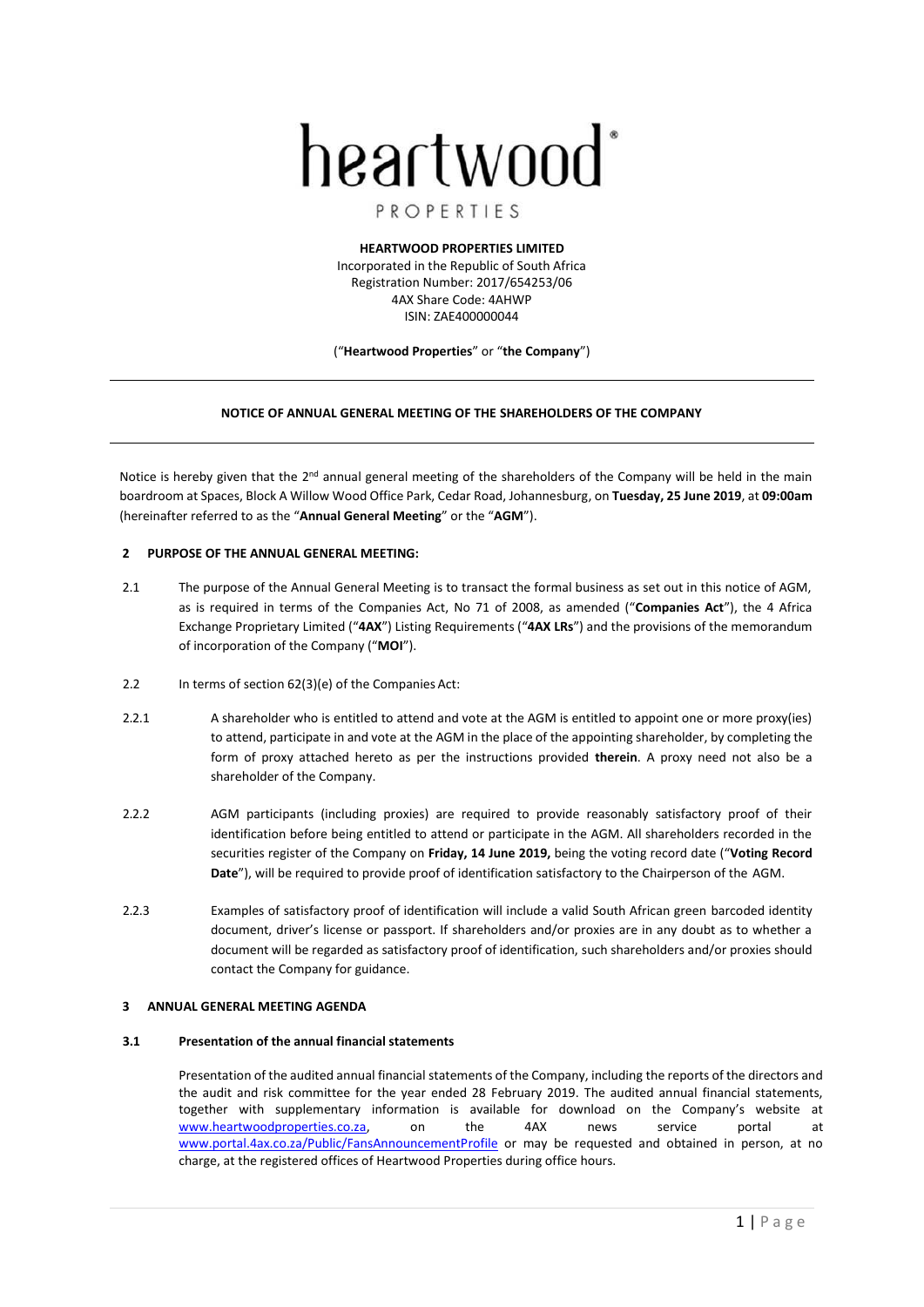#### **3.2 SHAREHOLDER RESOLUTIONS:**

#### **Ordinary Resolutions:**

To consider and if deemed fit approve, with or without modification, the ordinary resolutions set out below:

## <span id="page-1-0"></span>**3.2.1 RETIREMENT AND RE-ELECTION OF NEWLY-APPOINTED DIRECTOR**

**ORDINARY RESOLUTION NUMBER 1: Re-election of Mr Bernard Seeff as independent, non- executive director of the Company**

**"RESOLVED THAT**, Mr Bernard Seeff, being a new appointment to the Heartwood Properties Board and who retires by rotation in accordance with the provisions of the Company's MOI, being eligible and offering himself for re-election, be and is hereby re-elected as an independent, non-executive director of the/ Company."

## **Summary** *curriculum vitae***:**

*Mr Seeff holds a master's degree in Industrial Engineering and a Higher Diploma in Computer Science from the University of the Witwatersrand, Johannesburg, as well as an MBA degree from University of California in Los Angeles (UCLA).*

*After working for a Fortune 500 corporation in the United States, Mr Seeff returned to South Africa in 1981 and has served as director on numerous company boards, including managing director of Symo Corporation (being manufacturers of steel shelving and other fabricated steel products) and currently Managing Director of Sydmore Holdings, specializing in property ownership and management. He specialises in financial planning and manages the financial and administrative side of the company. He also serves as chairman of a number of retirement funds.*

*Mr Seeff was the 2012-13 International Chair for the World Presidents' Organization (WPO), which is part of the Young Presidents' Organization international network of 19,000 company Presidents and still serves as a member today.*

*The reason for ordinary resolution number 1 is that the MOI of the Company requires that any new appointments to the board of directors of the Company retire at the following annual general meeting and, being eligible, may offer themselves for re-election by shareholders.*

*For ordinary resolutions number 1 to be adopted, the support of more than 50% of the total number of votes exercisable by shareholders, present in person or by proxy is required.*

# **3.2.2 RETIREMENT AND RE-ELECTION OF DIRECTORS WHO RETIRE BY ROTATION**

**ORDINARY RESOLUTION NUMBER 2: Re-election of Mr Andrew Geoffrey Utterson as independent, nonexecutive director of the Company who retires by rotation**

**"RESOLVED THAT,** Mr Andrew Geoffrey Utterson, being an independent, non-executive director of the Company, who retires by rotation in accordance with the provisions of the Company's MOI, being eligible and making himself available for re-election, be and is hereby re-elected as independent, non-executive director of the Company."

#### **Summary** *curriculum vitae***:**

*Andrew has 25 years business experience and in 2005 co-founded The Business Centre Group. Andrew served as CEO of The Business Centre Group and has extensive experience in property acquisitions, property development, property management, lease negotiation and building design. In 2017 he successfully negotiated the sale of the entire operating division of the business to the world industry leaders. Andrew is passionate about property and a self-confessed lover of beautiful and contemporary architecture*.

*The reason for ordinary resolution number 2 is that the Company's MOI requires that directors of the*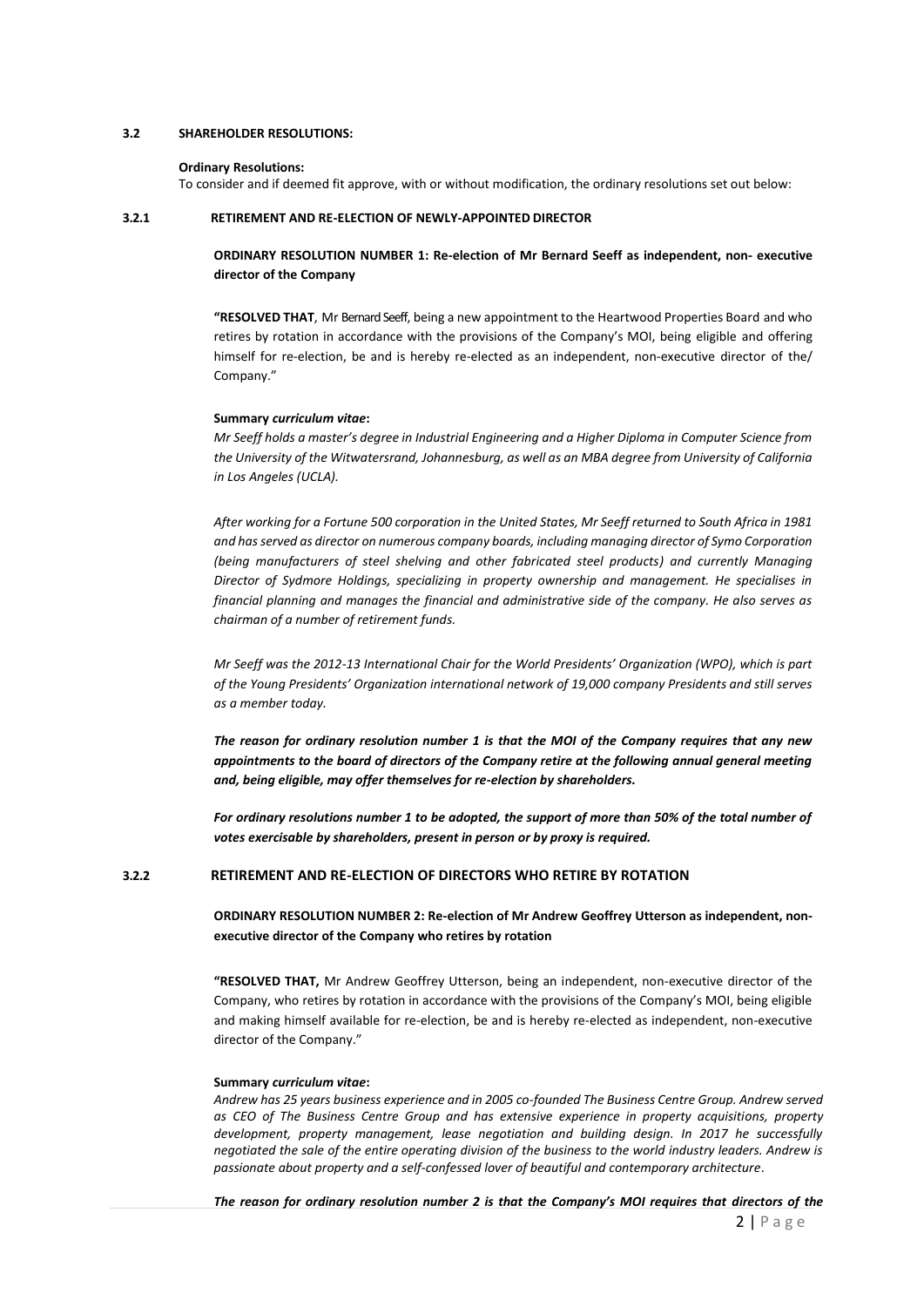*Company cannot be appointed for a term longer than 3 years, however that it would not preclude them from being re-elected for subsequent terms. Furthermore, the Company's corporate governance policy requires that at least one third of the non-executive directors retire every year at the Company's annual general meeting and that such retiring directors may offer themselves for re-election by shareholders.* 

*For ordinary resolutions number 2 to be adopted, the support of more than 50% of the total number of votes exercisable by shareholders, present in person or by proxy is required.*

# **3.2.3 APPOINTMENT / RE-APPOINTMENT OF THE MEMBERS OF THE AUDIT AND RISK COMMITTEE OF THE COMPANY**

**ORDINARY RESOLUTION NUMBERS 3, 4 AND 5: Appointment / Re-appointment of the members of the audit and risk committee**

"**RESOLVED THAT**, the members of the Company's audit and risk committee asset out below, being eligible, be and are hereby appointed and/or re-appointed as members of the audit and risk committee, as recommended by the Heartwood Properties Board:

- 3.2.2.1 Mr Julian Scher (as ordinary resolution number 3);
- 3.2.2.2 Mr Andrew Utterson (as ordinary resolution number 4); and
- 3.2.2.3 Mr Bernard Seeff (as ordinary resolution number 5).

Brief *curricula vitae* of each of the above audit and risk committee members appear below, save for Mr. Bernard Seeff's *curricula vitae* which appears in paragraph 3.2.1 [above.](#page-1-0)

#### **Julian Scher summary** *curricula vitae:*

Julian as a legal specialist has over the past 28 years been involved in with all aspects of real estate *in particular focusing on property development. Julian's focus is predominantly on the commercial aspects of property development, sectional title, property litigation, town planning work and conveyancing. After graduating at Wits University in 1986, Julian joined Webber Wentzel Attorneys during which time he completed his articles and was admitted as an attorney and conveyancer. In 1992 he moved to Time Property Developments as a Development manager and from 1993-1994 was appointed as Manager in the Property Asset Management Division at UAL Merchant Bank (now Nedbank Corporate). He co-founded the law firm Strauss Scher Attorneys in 1994, which over its 23 year history has acted for a number of successful property developers (both large and small), commercial banks (including property development divisions of those banks), estate agents as well as for purchasers and sellers of immovable property. Julian hosted the legal show on Radio 702 for many years and remains one of their regular contributing experts.*

#### **Andrew Utterson summary** *curricula vitae***:**

*Andrew has 25 years business experience and in 2005 founded The Business Centre Group. Andrew served as CEO of The Business Centre Group and has extensive experience in property acquisitions, property development, property management, lease negotiation and building design. In 2017 he successfully negotiated the sale of the entire operating division of the businessto the world industry*  leaders. Andrew is passionate about property and a self-confessed lover of beautiful and *contemporary architecture. He is married with three young children and spends most weekends supporting his son on the golf course*.

*The reason for ordinary resolution numbers 3 to 5 (inclusive) is that the Company, being a public company, must appoint an audit committee and the Companies Act requires that the members of such audit committee be appointed, or re-appointed, as the case may be, at each AGM of a company.*

*For ordinary resolution numbers 3 to 5 (inclusive) be adopted, the support of more than 50% of the total number of votes exercisable by shareholders, present in person or by proxy is required.*

#### *Note:*

*For avoidance of doubt, all references to the audit and risk committee of the Company is a reference to the audit committee as contemplated in the Companies Act.*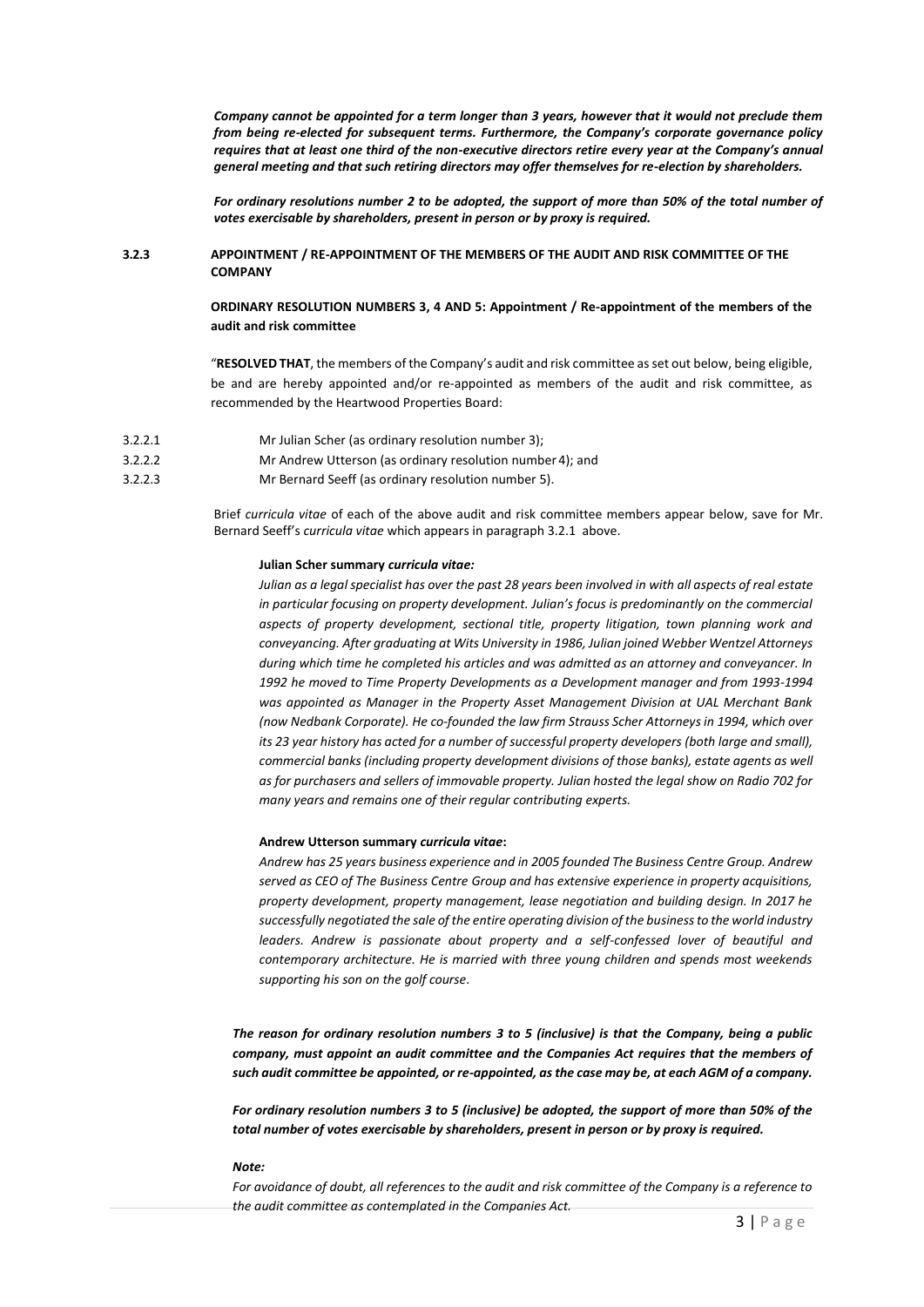# **3.2.4 ORDINARY RESOLUTION NUMBER 6: Re-Appointment of Auditor**

"**RESOLVED THAT**, PKF Octagon, be and is hereby re-appointed as the auditors of the Company for the ensuing year on the recommendation of the audit and risk committee of the Company, under section 90 of the Companies Act."

*The reason for ordinary resolution number 6 is that the Company, being a public company, must have its financial results audited and such auditor must be appointed or re-appointed each year at the AGM of the Company as required by the Companies Act.*

*For ordinary resolution number 6 to be adopted, the support of more than 50% of the total number of votes exercisable by shareholders, present in person or by proxy is required***.**

## **3.2.5 ORDINARY RESOLUTION NUMBER 7: General authority to issue ordinary shares for cash**

"**RESOLVED THAT**, the directors of the Company be and are hereby authorised, by way of a general authority, to allot and issue any of the Company's unissued shares for cash as they in their discretion may deem fit, without restriction, subject to the provisions of the Company's MOI, the Companies Act and the 4AX Listing Requirements, provided that:

- the approval shall be valid until the date of the next AGM of the Company, provided it shall not extend beyond fifteen months from the date of this resolution;
- the general issues of shares for cash under this authority may not exceed, in the aggregate, 29.99% of the Company's issued share capital (number of securities) of that class as at the date of this notice of AGM;
- any such issue will only be made to public shareholders as defined in the 4AXListing Requirements and not to related parties of Heartwood Properties;
- in determining the price at which the securities will be issued under this general authority, any such issue will be at the consolidated net asset value per share of Heartwood Properties (per the latest published interim or annual financial information), provided that the maximum discount permitted on any such issue will be 10% to the net asset value per share; and
- any such issue will only be comprised of securities of a class already in issue or, if this is not the case, will be limited to such securities or rights that are convertible into a class already in issue.

For listed entities wishing to issue shares for cash (other than issues by way of rights offers and/or in consideration for acquisitions and/or to duly approved share incentive schemes), it is necessary for the board to obtain the prior authority of the shareholders in accordance with the 4AX Listings Requirements and the MOI of the Company.

*The reason for ordinary resolution number 7 is accordingly to obtain a general authority from shareholders to issue shares for cash in compliance with the 4AX Listing Requirements and the MOI of the Company.*

*For ordinary resolution number 8 to be adopted, the support of at least 75% of the total number of votes exercisable by shareholders, present in person or by proxy is required.*

# **3.2.6 ORDINARY RESOLUTION NUMBER 8: Waiver and ratification of the requirement for the interim financial information of the Company to be reviewed by the Company's external auditor**

"**RESOVED THAT**, in accordance with paragraph 12.17.3 of the 4AX Listing Requirements, as a general mandate, shareholders hereby specifically waive and ratify the requirement for the interim financial information of the Company for the six months ended 31 August 2019 and 31 August 2018 respectively, to be reviewed by the Company's external auditor, it being recorded that the approval by the board of directors in respect of the aforementioned interim financial information shall be sufficient."

 $4 | P \text{age}$ *In terms of the 4AX Listing Requirements, issuers listed on 4AX are required to have their interim financial information reviewed by their auditors, unless shareholders specifically waive this requirement through*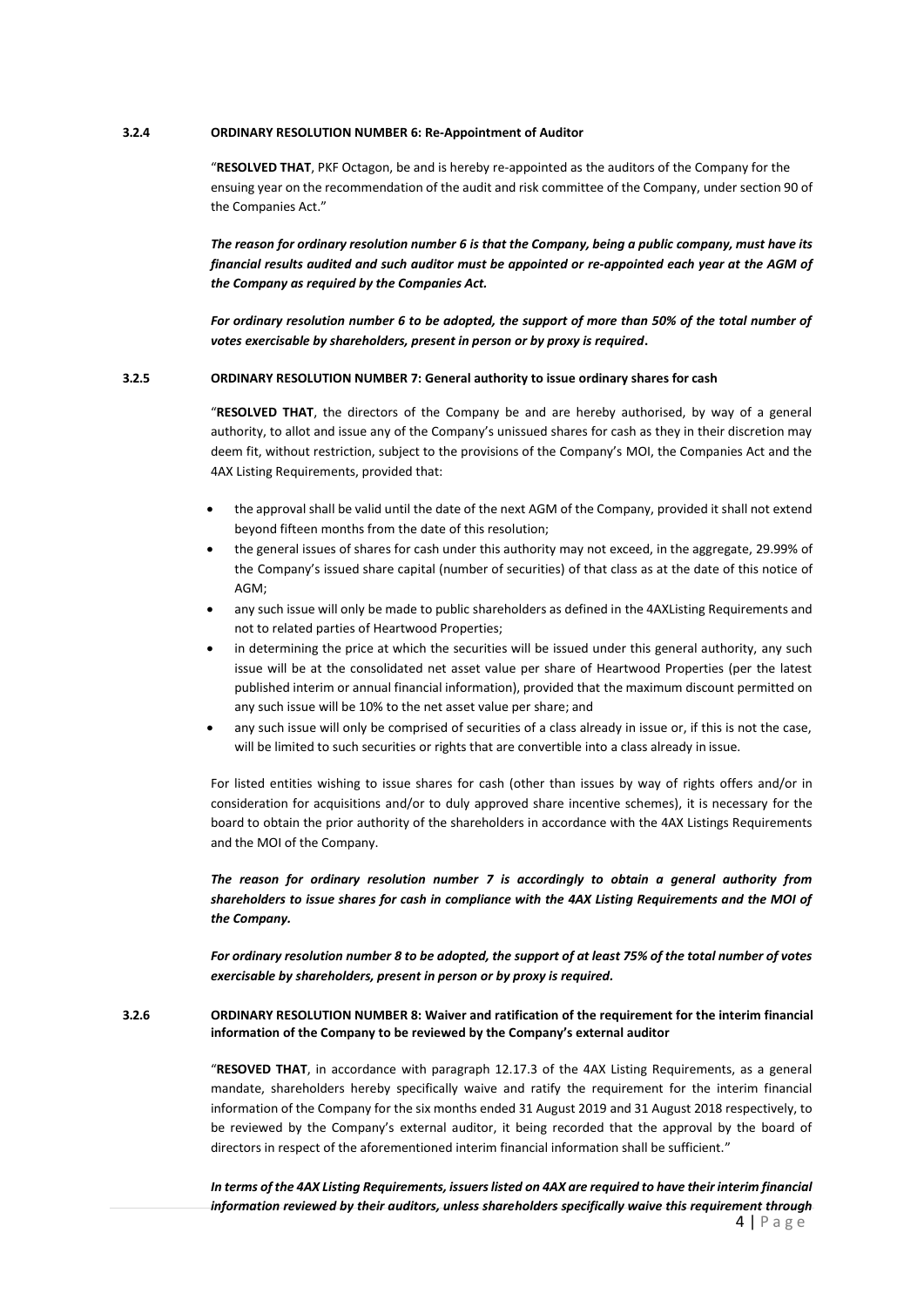#### *passing an ordinary resolution at the Annual General Meeting.*

#### **Special Resolutions**

To consider and if deemed fit approve, with or without modification, the following special resolutions:

#### **3.2.7 SPECIAL RESOLUTION NUMBER 1: Financial assistance to related and inter-related parties**

"**RESOLVED THAT**, in terms of section 45(3)(a)(ii) of the Companies Act, as a general approval, that the Heartwood Properties Board may, subject to compliance with the requirements of the Company's MOI, the Companies Act and the 4AX Listing Requirements, authorise the Company to provide direct or indirect financial assistance, as contemplated in section 45(1) of the Companies Act, that the Heartwood Properties Board may deem fit to any company or corporation that is or becomes related or inter-related (as defined in the Companies Act) to the Company, on the terms and conditions and for amounts that the Heartwood Properties Board may determine, provided that the aforementioned approval shall be valid until the date of the next annual general meeting of the Company."

*The reason for and effect of special resolution number 1 is to grant the directors of the Company the authority, until the next AGM of the Company, to provide direct or indirect financial assistance to any company or corporation which is related or inter-related to the Company. This means that the Company is, inter alia, authorised to grant loans to its subsidiaries and to guarantee the debt of its subsidiaries.*

*For special resolution number 1 to be adopted, the support of at least 75% of the total number of votes exercisable by shareholders, present in person or by proxy is required.*

# **3.2.8 SPECIAL RESOLUTION NUMBER 2: Financial assistance for the subscription and/or purchase of shares in the Company or a related or inter-related company**

"**RESOLVED THAT**, in terms of section 44(3)(a)(ii) of the Companies Act, as a general approval, that the board of directors of the Company may, subject to compliance with the requirements of the Company's MOI, the Companies Act and the 4AX Listing Requirements, authorise the Company to provide direct or indirect financial assistance, as contemplated in sections 44(1) and 44(2) of the Companies Act, that the board of directors of the Company may deem fit to any company or corporation that is related or interrelated to the company (as defined in the Companies Act) and/or to any financier who provides funding by subscribing for preference shares or other securities in the Company, on the terms and conditions and for amounts that the board of directors of the Company may determine for the purpose of, or in connection with the subscription of any option, or any shares or other securities, issued or to be issued by the Company or a related or inter-related company or corporation, or for the purchase of any shares or securities of the Company or a related or inter-related company or corporation, provided that the aforementioned approval shall be valid until the date of the next annual general meeting of the Company."

*The reason for and effect of special resolution number 2 is to grant the directors of the Company authority, until the next AGM of the Company, to provide financial assistance to any company or corporation which is related or inter-related to the Company and/or any financier for the purpose of or in connection with, the subscription or purchase of options, shares or other securities in the Company or any related or inter-related company or corporation. This means that the Company is authorised, inter alia, to grant loans to its subsidiaries and to guarantee and furnish security for the debt of its subsidiaries where any such financial assistance is directly or indirectly related to a party subscribing for options, shares or securities in the Company or its subsidiaries.*

*A typical example of where the Company may rely on this authority is where a subsidiary raised funds by way of issuing preference shares and the third-party funder requires the Company to furnish security, by way of a guarantee or otherwise, for the obligations of its subsidiary to the third-party funder arising from the issue of the preference shares. The Company has no immediate plansto use this authority and issimply obtaining same in the interests of prudence and good corporate governance should the unforeseen need arise to use the authority.*

In terms of and pursuant to the provisions of sections 44 and 45 of the Companies Act, the directors of the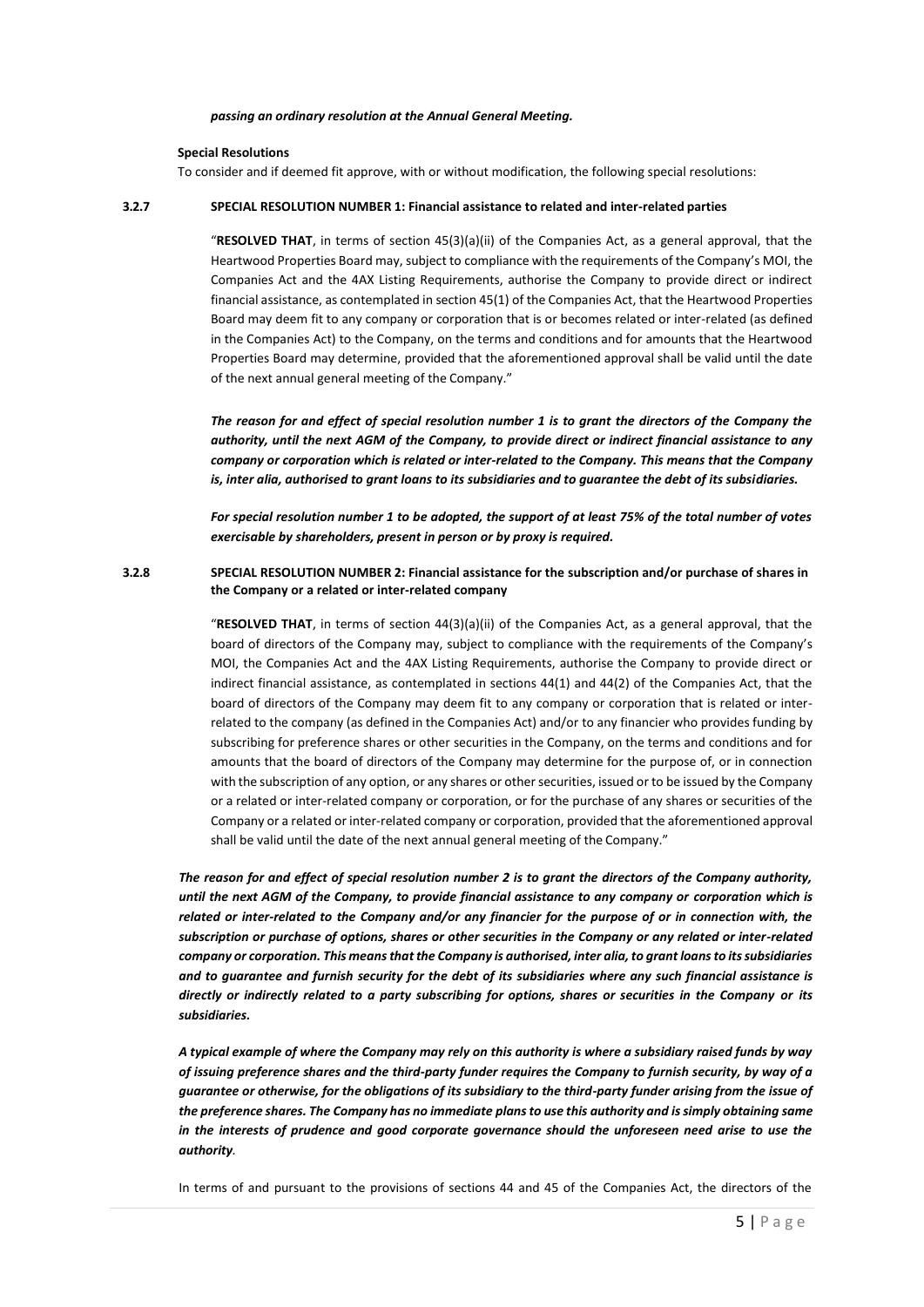Company confirm that the Heartwood Properties Board will satisfy itself, after considering all reasonably foreseeable financial circumstances of the Company, that immediately after providing any financial assistance as contemplated in special resolution numbers 1 and 2 above:

- the assets of the Company (fairly valued) will equal or exceed the liabilities of the Company (fairly valued) (taking into consideration the reasonably foreseeable contingent assets and liabilities of the Company);
- the Company will be able to pay its debts as they become due in the ordinary course of business for a period of 12 months;
- the terms under which any financial assistance is proposed to be provided, will be fair and reasonable to the Company; and
- all relevant conditions and restrictions (if any) relating to the granting of financial assistance by the Company as contained in the Company's MOI have been met.

For special resolution number 2 to be adopted, the support of at least 75% of the total number of votes exercisable *by shareholders, present in person or by proxy is required.*

# **3.2.9 SPECIAL RESOLUTION NUMBER 3: Share repurchases by Heartwood Properties and its Subsidiaries**

"**RESOLVED THAT**, the Company or any of itssubsidiaries, be and are hereby authorised, by way of a general authority, to repurchase any of the shares issued by the Company, upon such terms and conditions and in such amounts as the board of directors may from time to time determine, but subject to the provisions of sections 46 and 48 of the Companies Act, the MOI of the Company, the 4AX Listing Requirements and the requirements of any other stock exchange on which the shares of the Company may be quoted or listed, including, *inter alia*, that:

- the general repurchase of the shares may only be implemented through the order book operated by the 4AX trading system and done without any prior understanding or arrangement between the Company and the counterparty;
- this general authority shall only be valid until the next annual general meeting of the Company, provided that it shall not extend beyond fifteen months from the date of passing thisresolution;
- a resolution has been passed by the board of directors approving the purchase, that the Company and its subsidiaries have satisfied the solvency and liquidity test as defined in section 4 of the Companies Act, and since the solvency and liquidity test was applied there have been no material changes to the financial position of the Company and its subsidiaries (hereinafter referred to as "**theGroup**");
- the general repurchase is authorised by the Company's MOI; and
- the Company may not effect a repurchase during any prohibited period as defined in terms of the 4AX Listing Requirements unless there is a repurchase programme in place, which programme has been submitted to 4AX in writing and executed by an independent third party."

*The reason for and effect of special resolution number 3 is to grant the directors a general authority in terms of its MOI and the 4AX Listing Requirements for the acquisition by the Company or by a subsidiary of the Company of shares issued by the Company on the basis reflected in special resolution number 3.*

*In terms of section 48(2)(b)(i) of the Companies Act, subsidiaries may not hold more than 10%, in aggregate, of the number of the issued shares of a company. For the avoidance of doubt, a pro rata repurchase by the*  Company from all its shareholders will not require shareholder approval, save to the extent as may be required *by the Companies Act.*

*For special resolution number 3 to be adopted, the support of at least 75% of the total number of votes exercisable by shareholders, present in person or by proxy is required.*

# **3.2.10 SPECIAL RESOLUTION NUMBER 4: Approval of remuneration of non-executive directors**

"**RESOLVED THAT**, the fees payable by the Company to the non-executive directors for their services as directors (in terms of section 66(9) of the Companies Act) be and are hereby approved for a period of two years from the passing of this resolution or until such fees are revised by further resolution of shareholders,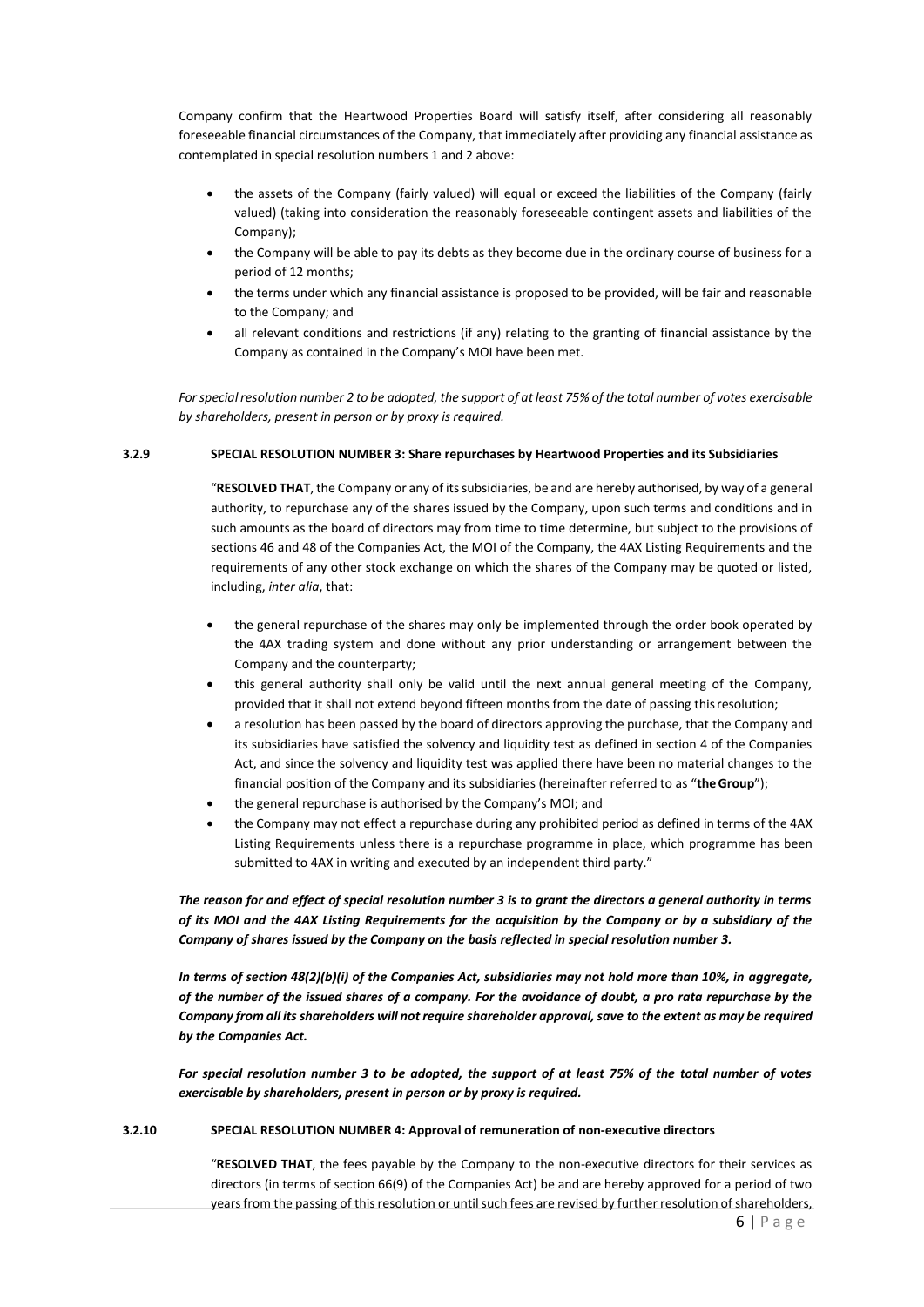whichever is the earliest, as follows:

| <b>NON-EXECUTIVE DIRECTOR</b> | <b>ANNUAL FEE</b> |
|-------------------------------|-------------------|
|                               |                   |
| Julian Scher                  | R80000            |
| <b>Martin Evans</b>           | R60000            |
| Andrew Utterson               | R60000            |
| <b>Bernard Seeff</b>          | R60000            |

*The reason for special resolution number 4 is for the Company to obtain the approval of shareholders by way of a special resolution for the payment of remuneration to its non-executive directors in accordance with the requirements of the Companies Act.*

The effect of special resolution number 4 is that the Company will be able to pay its non-executive directors for *the services they render to the Company as directors without requiring further shareholder approval until the next required AGM of the Company in terms of resolution 4 above.*

For special resolution number 4 to be adopted, the support of at least 75% of the total number of votes *exercisable by shareholders, present in person or by proxy is required.*

# **3.2.11 SPECIAL RESOLUTION NUMBER 5: Ratification of shares issued by the Company in settlement of outstanding shareholder loans**

**"RESOLVED THAT** the issue and allotment by the Company of the additional shares detailed in the table below in settlement of outstanding shareholder loans owing by the Company be and is hereby ratified by shareholders:

| <b>Financing</b><br><b>Shareholder</b> | Company     | Heartwood<br><b>Properties</b><br>NAVPS <sup>1</sup> | Value of loan<br>account | Number of<br>additional shares<br>to be issued in<br>lieu of the loan<br>account <sup>2</sup> |
|----------------------------------------|-------------|------------------------------------------------------|--------------------------|-----------------------------------------------------------------------------------------------|
| <b>Brian</b><br>Mclintock              | Velvet Moon | R <sub>0.6254</sub>                                  | R <sub>1</sub> 445 163   | 2 310 781.90                                                                                  |
| Number:<br>(ID                         |             |                                                      |                          |                                                                                               |
| 551102 5216 087)                       |             |                                                      |                          |                                                                                               |
| Geoffrey Baker (ID                     | Velvet Moon |                                                      | R1 522 019               | 2 433 672.85                                                                                  |
| Number: 600302                         |             |                                                      |                          |                                                                                               |
| 5056 084)                              |             |                                                      |                          |                                                                                               |
|                                        |             |                                                      | R <sub>2</sub> 967 182   | 4 744 454.75                                                                                  |

*The reason for special resolution number 5 is that the Company issued and allotted the shares detailed in the table above pursuant to the general authority granted by the shareholders at the 2017 annual general meeting ("2017 General Authority"), in terms of which the maximum discount at which the Company could issue shares was limited to 10% of the 30 day volume weighted average ("30 Day VWAP") traded price of the Company's shares.* 

*Notwithstanding the aforementioned, as a result of the illiquid nature of trading in the Company's shares the Company could not rely on the 30 Day VWAP calculation in order to determine the price at which the shares would be issued and as an alternative, the shares were issued at the net asset value per share of the Company as at 31 August 2018.*

*Accordingly, the reason for special resolution number 5 is therefore for shareholders to ratify the Company's actions to the extent that it acted outside of the 2017 General Authority").*

# **3.2.12 OTHER BUSINESS**

To transact such other business as may be transacted at an AGM or raised by shareholders with or without advance notice to the Company.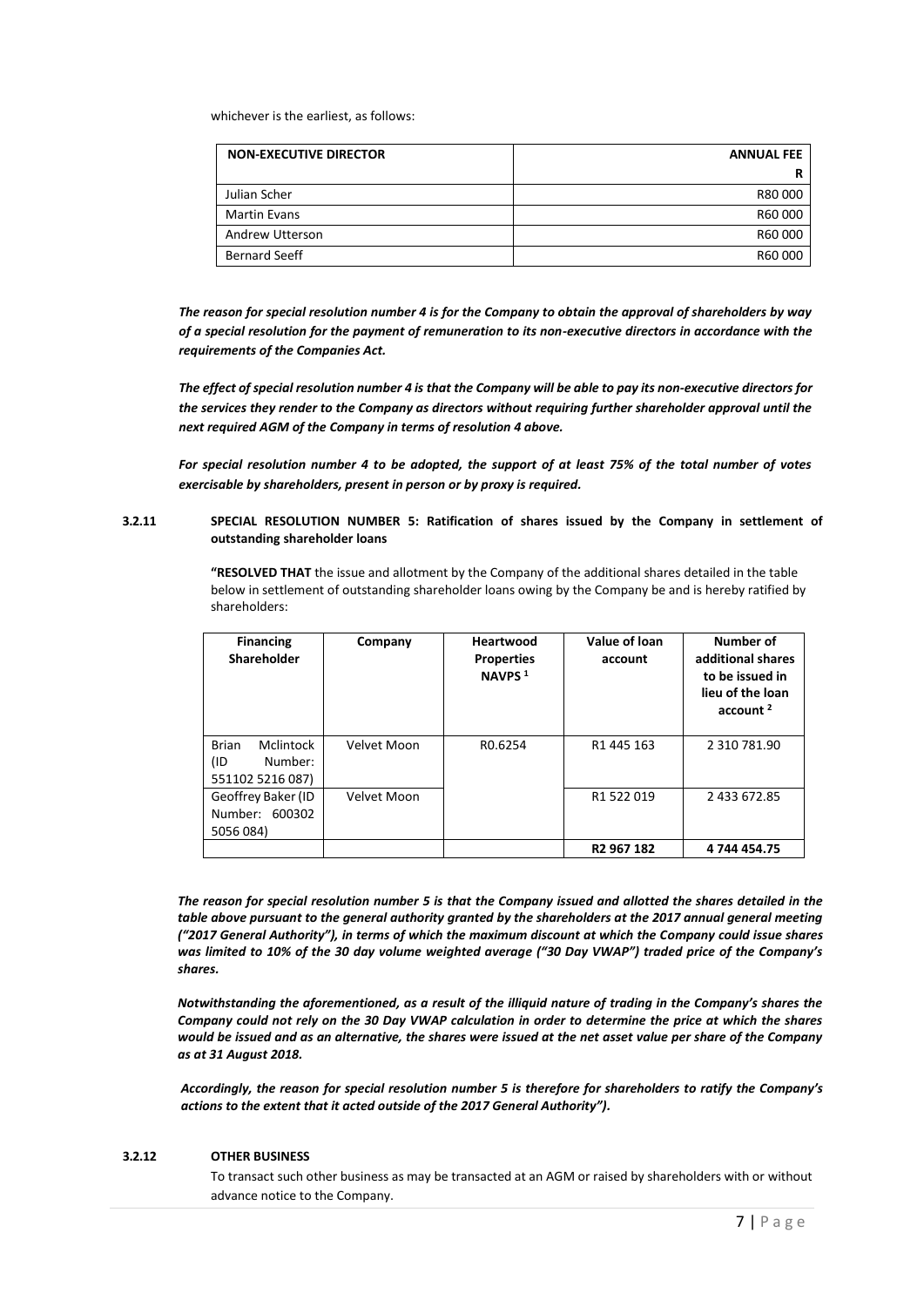# **4 ADDITIONAL INFORMATION**

# **4.1 Record Dates**

# 4.1.1 **Notice Record Date**

The record date in terms of section 59 of the Companies Act for shareholders to be recorded on the securities' register of the Company in order to receive notice of the Annual General Meeting is Friday, 24 May 2019.

# 4.1.2 **Voting Record Date**

The record date in terms of section 59 of the Companies Act for shareholders to be recorded on the securities' register of the Company in order to be able to attend, participate and vote at the Annual General Meeting is Friday, 14 June 2019.

# **4.2 Information Relating to the Special Resolutions**

The directors of the Company or its subsidiaries will only utilise the general authority to purchase shares of the Company as set out in special resolution number 3 to the extent that the directors, after considering the maximum number of shares to be purchased, are of the opinion that the position of the Group would not be compromised as to the following:

- the Group's ability in the ordinary course of business to pay its debts for a period of 12 months after the date of this General Meeting and for a period of 12 months after the purchase;
- the consolidated assets of the Group will, at the time of the General Meeting and at the time of making such determination, be in excess of the consolidated liabilities of the Group. The assets and liabilities should be recognised and measured in accordance with the accounting policies used in the latest audited annual group financial statements of the Group;
- the ordinary capital and reserves of the Group after the purchase will remain adequate for the purpose of the business of the Group for a period of 12 months after the General Meeting and after the date of the share purchase; and
- the working capital available to the Group after the purchase will be sufficient for the Group's requirements for a period of 12 months after the date of the notice of the General Meeting.

# **4.3 Quorum Requirements:**

- 4.3.1 The AGM cannot begin until sufficient persons (being not less than three in number who are entitled) are present at the Meeting to exercise, in aggregate, at least 25% of all Voting Rights that are entitled to be exercised in respect of at least one matter to be decided at the Meeting.
- 4.3.2 The chairperson of the AGM cannot put a resolution or matter to the vote of Shareholders unless sufficient persons (being not less than three in number who are entitled) are present at the Meeting to exercise, in aggregate, at least 25% of all Voting Rights that are entitled to be exercised in respect of at least one matter to be decided at the Meeting.

# **4.4 Voting and Proxies**

- 4.4.1 A shareholder of the Company entitled to attend and vote at the AGM is entitled to appoint a proxy (who need not be a shareholder of the Company) to attend, vote and speak in his/her stead.
- 4.4.2 A form of proxy is attached for the convenience of any shareholder holding shares who cannot attend the AGM but who wishes to be represented thereat.
- 4.4.3 Proxy forms must be completed and forwarded to reach the Company Secretary at least 48 hours prior to the AGM, being no later than **09:00** on **Friday, 21 June 2019**. Any proxy form not delivered to the Company Secretary by this time may be presented to the chairman of the AGM at any time prior to the appointed proxy holder exercising any of the shareholder rights at AGM.
- $8$  | P a g e 4.4.4 A minor must be assisted by his/her parent or guardian unless the relevant documents establishing his/her